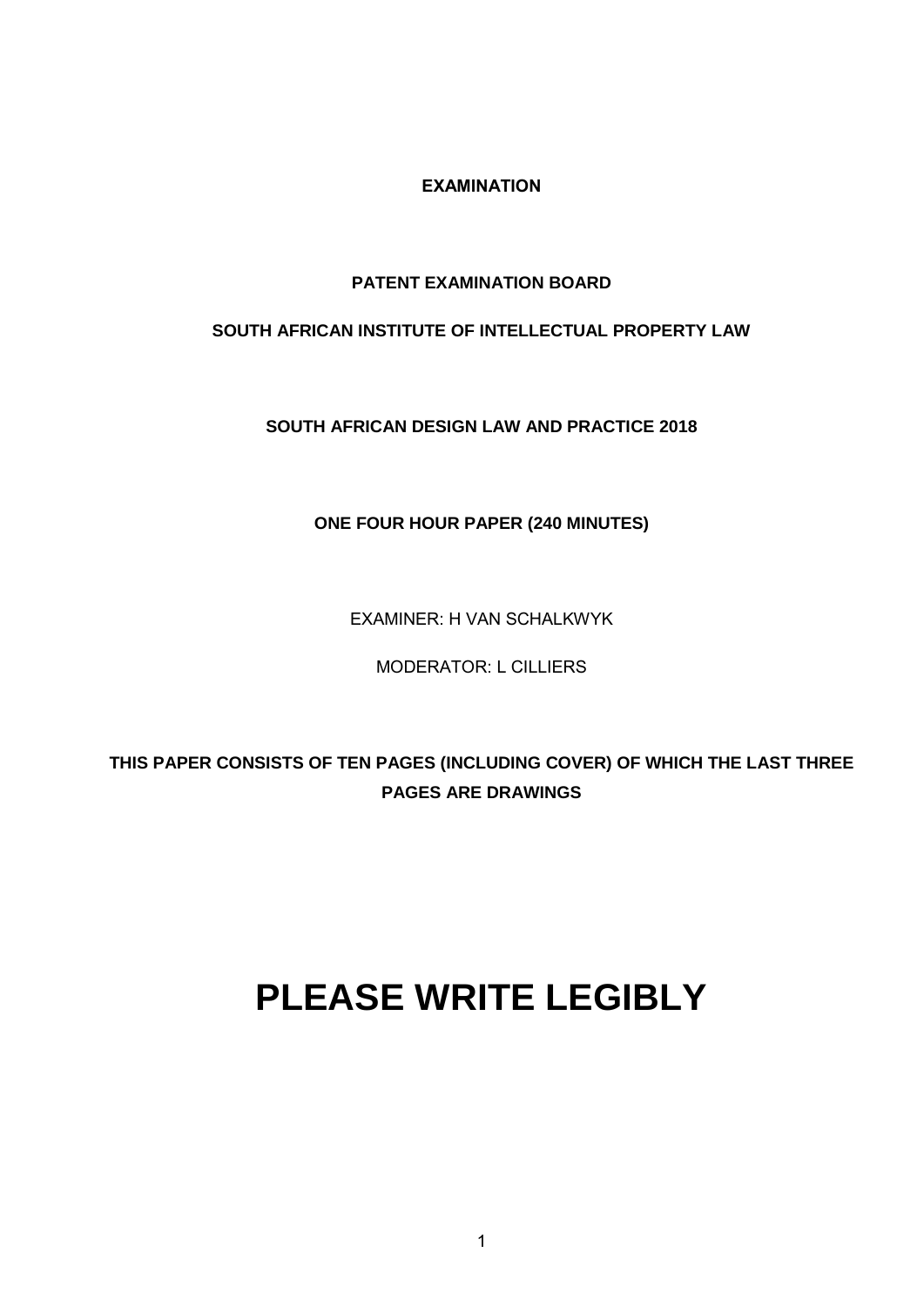#### **1. REGISTRATION**

1.1. In an attempt to combat theft of expensive copper piping your client approaches you with the idea of using plastic piping and applying a copper surface finish thereto. Your client is convinced that you will be able to assist him in applying for registered design protection for the appearance of copper coloured plastic piping. Advise your client on whether or not the filing of a registered design application will be effective. In your answer, explain briefly the interpretation that you would give to the different protectable features, i.e. shape, configuration, pattern and ornamentation. Also, explain with reference to the definition of a functional design the reason why the feature of ornamentation is not protectable in a functional design registration.

**(10)**

1.2. A client of yours has made a design and tells you in the consultation that the design is new. Being diligent you would like to clarify that your client's understanding is aligned with the Designs Act. Advise your client under which circumstances the design shall be deemed to be new in terms of the Designs Act.

**(5)**

1.3. On recent travels to the US your client came across a product that is doing well commercially in the US. Your client did some investigation and discovered that the product has only been available on the market for about five months, which according to your client's understanding of the Designs Act is within the grace period. Your client instructs you to file a South African design application for the product so as to secure the South African rights. Advise your client.

**(5)**

- 1.4. You filed an application for a registered design on behalf of a client on 1 September 2017 claiming priority from a foreign design application filed on 1 May 2017. The design was registered on 15 March 2018 and registration was published in the Patent Journal on 25 April 2018.
	- 1.4.1. When is the first renewal fee payable?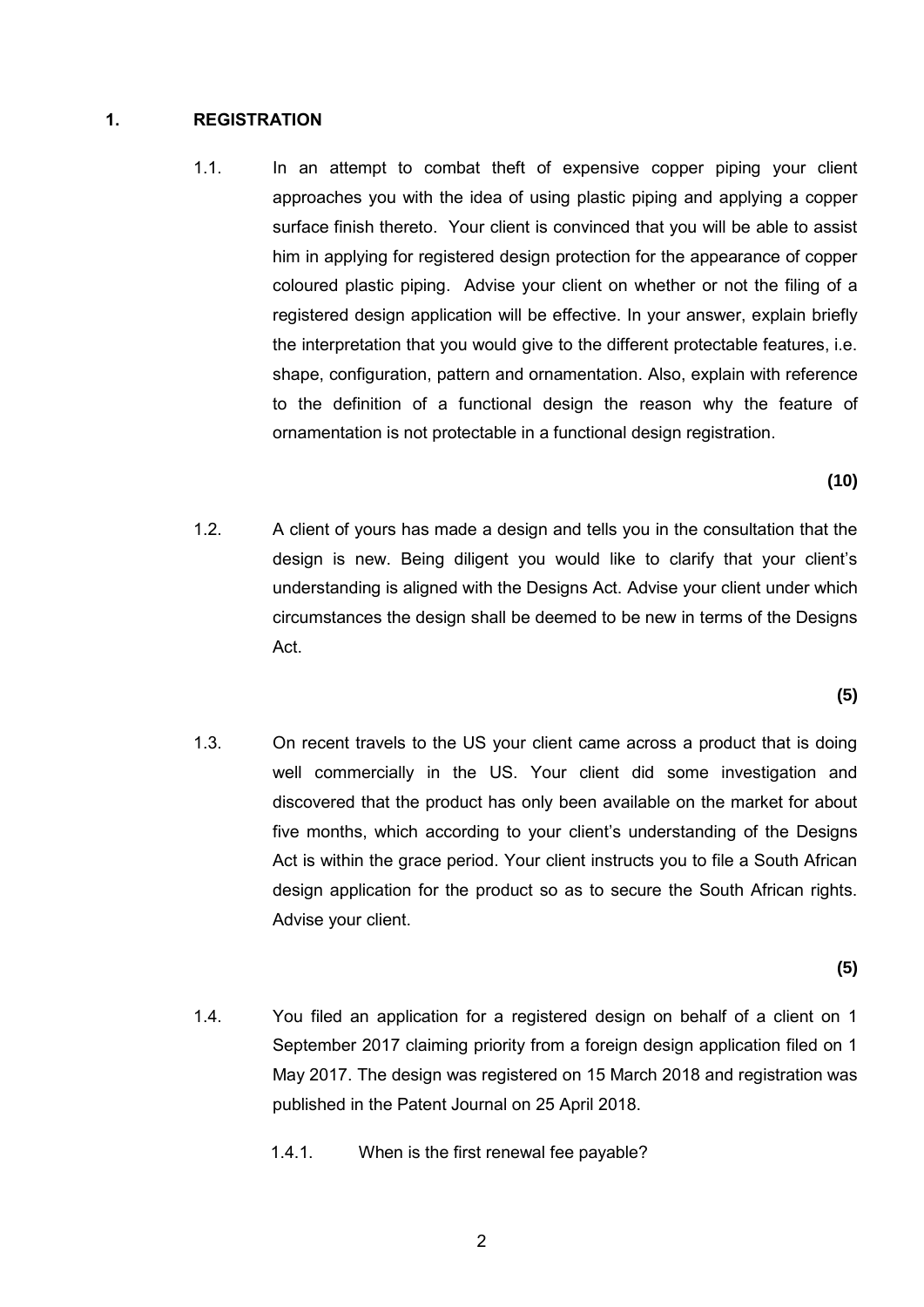- 1.4.2. What is the effective date of registration of the design?
- 1.4.3. Assuming that instead of claiming priority from the foreign design the South African registered design has a release date of 1 May 2017, how would your answers in 1.4.1 and 1.4.2 have differed?

**(5)**

1.5. Your client would like to know the difference between an indigenous design and a derivative indigenous design. Provide the definitions for both and set out the differences in registration requirements, including any step that should be taken by your client prior to registering the design.

**(10)**

1.6. Your client is the manufacturer of motor vehicle tyres. As part of the design process they spend considerable time designing the thread of the tyre to ensure that it performs well in wet weather conditions as well as appeals to customers from a visual perspective. Advise your client on the different factors that need to be taken into consideration when deciding whether to file the design for the tire in Part A or Part F of the register.

**(5)**

1.7. A new client has an idea for a new business and would like your advice on the effect of a registered design. Your client tells you that she is planning to set up a facility where she would repair products brought in by her customers. Your client is aware of a registered design protecting the appearance of the product that he intends repairing but mentions that she is not too concerned because "surely customers who have bought the product can decide what they want to do with it". Advise your client.

**(5)**

1.8. What is the definition of a set of articles?

**(5)**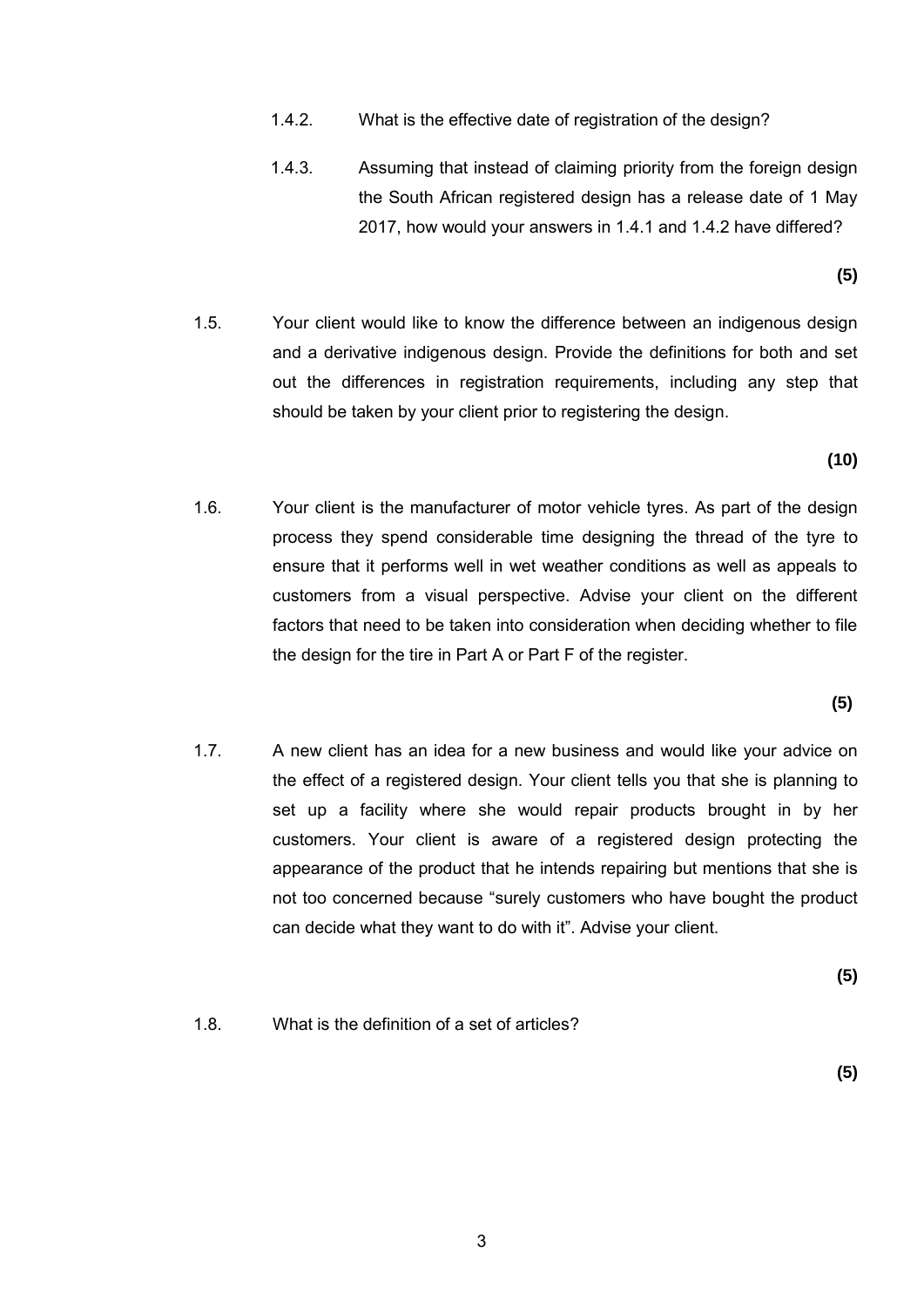1.9. Distinguish between the roles of the definitive statement, explanatory statement and the statement of features, as well as their impact on the scope of the design.

**(5)**

- 1.10. For each of the designs mentioned below, indicate whether or not you would advise your client to file a design application and, if so, indicate whether you would file the application in part A or part F of the register. Provide reasons for your answers.
	- 1.10.1. A design of handmade furniture. The intention is to make identical copies but not more than 50 copies of the same piece of furniture.
	- 1.10.2. A design for a seal used in a vacuum cleaner. The seal has a unique shape, is designed to last about two years and is not visible in use.
	- 1.10.3. A design of a chocolate bar having a unique decorative pattern, which is only visible after having taken the first bite or after having broken off a piece.
	- 1.10.4. A design of a new bridge.

**(10)**

 **[65]**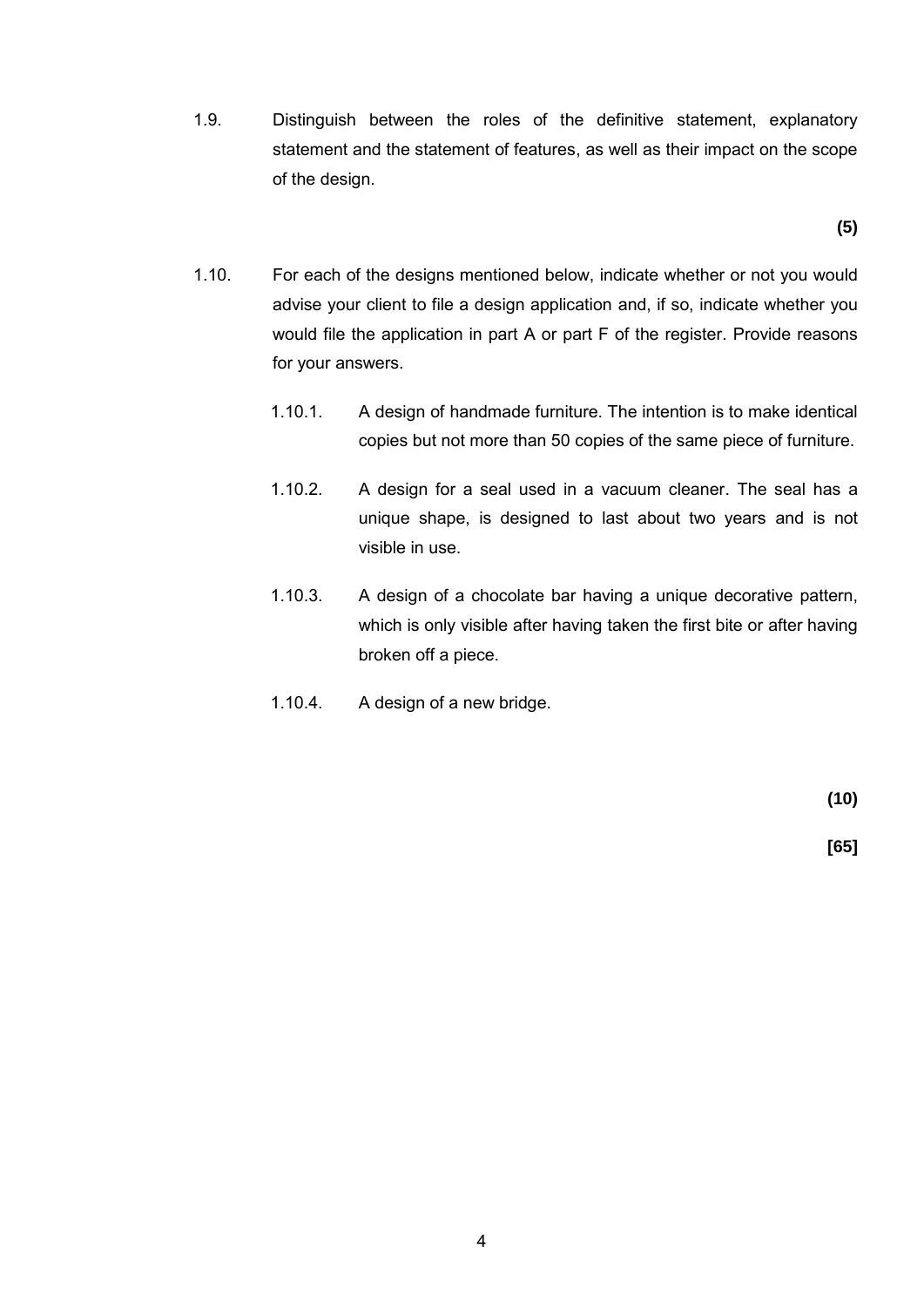#### **2. ENFORCEMENT / AMENDMENT / RESTORATION**

2.1. Your client would like to commercialise a product that is protected by a South African registered design in the name of a third party. Your client advises you that there is currently no commercialisation of the product in South Africa and the general public stand to benefit from commercialisation thereof. Several attempts to negotiate a licence with the proprietor of the design have failed. Advise your client.

**(5)** 

2.2. In the event that your proposed course of action in 2.1 above is unsuccessful, your client would like to apply for the revocation of the registered design. List the grounds for the revocation of a design registration.

**(5)**

2.3. Your client, Saving Kids (Pty) Ltd, is the manufacturer of a personal flotation device for kids as shown in Figures 1 and 2. Saving Kids (Pty) Ltd acquired the South African registered design from Floating Kids (Pty) Ltd around two years ago. Saving Kids (Pty) Ltd has now come across a competitor selling the life jackets shown in Figures 3 and 4 and would like your advice on their likelihood of success if they were to institute infringement proceedings against the potential infringer.

> You immediately inspect the official register and get a copy of the official file from CIPC. From these documents you notice the following:

The proprietor is Floating Kids (Pty) Ltd and no assignment has been recorded.

The registered design is in force considering that all renewal fees due have been paid.

The design is registered in Part A of the register.

The definitive statement reads as follows:

"*The features for which protection is claimed reside in the shape and/or configuration and/or pattern and/or ornamentation of a*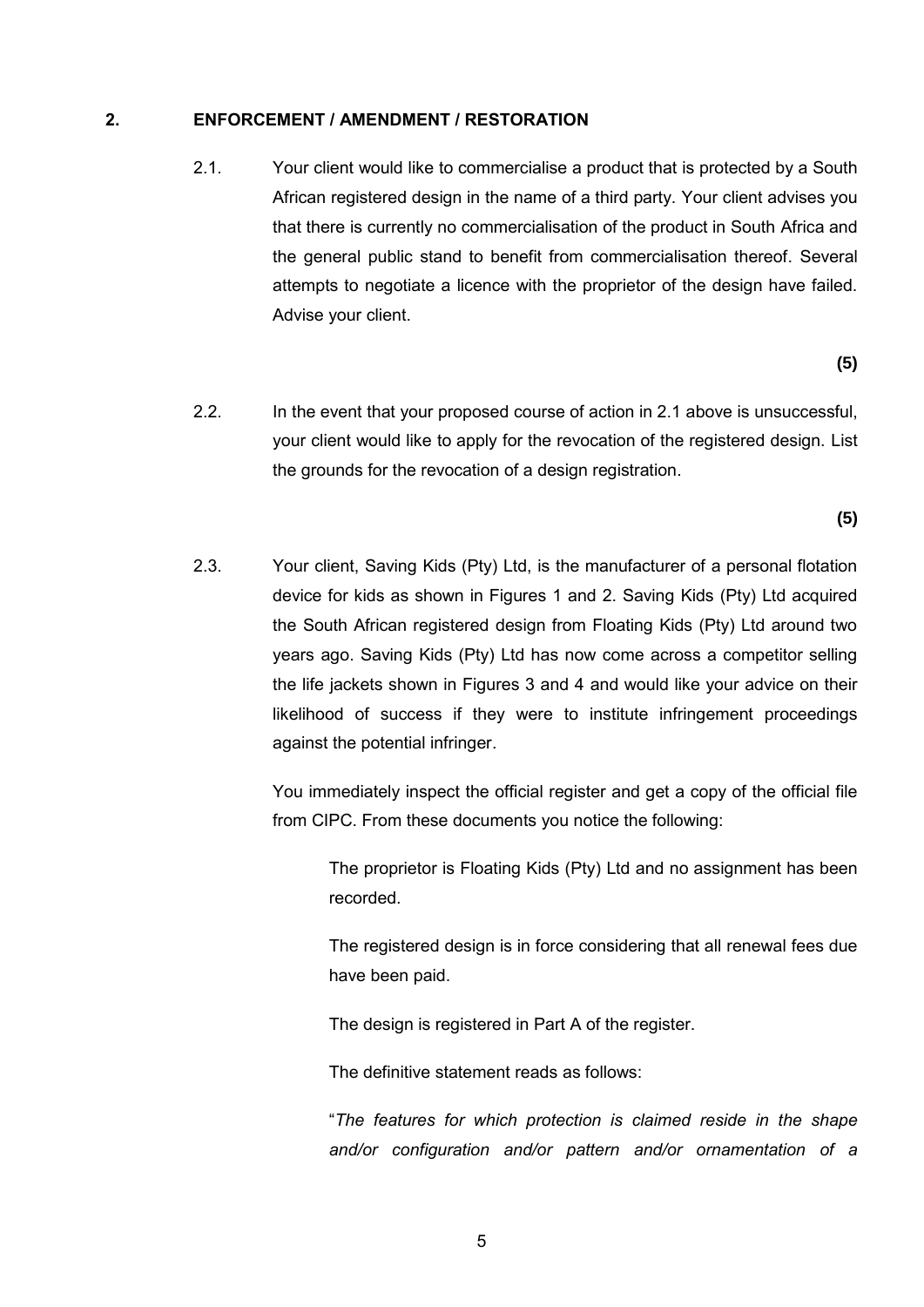*personal flotation device substantially as herein described, irrespective of the appearance of the features shown in broken line.*"

The explanatory statement reads as follows:

"*The design is applied to a flotation device. The device has a body, which in use fits around the wearer's chest, and two flotation armbands through which the wearer's arms extend in use*. Primary features of the design include the configuration of the flotation armbands relative to the body and that they are connected to the body."

You have also done a prior art search and, apart from the well-known floating armbands commonly referred to as "wings", the closest prior art that you could find is the life jacket shown in Figure 5.

Advise your client citing case law where appropriate.

**(15)**

- 2.4. Ignoring your answer in 2.3 above, can Saving Kids (Pty) Ltd make the following amendments to their registered design (give reasons for your answers):
	- 2.4.1. Add additional drawings showing the same flotation device but with decorative surface patterns printed thereon.
	- 2.4.2. Amend the definitive statement to claim the features of "shape and configuration" instead of "shape and/or configuration and/or pattern and/or ornamentation".
	- 2.4.3. Amend the application from part A of the register to part F.
	- 2.4.4. How would your answers have differed in 2.4.1 to 2.4.3 if the design application was still pending?

**(5)**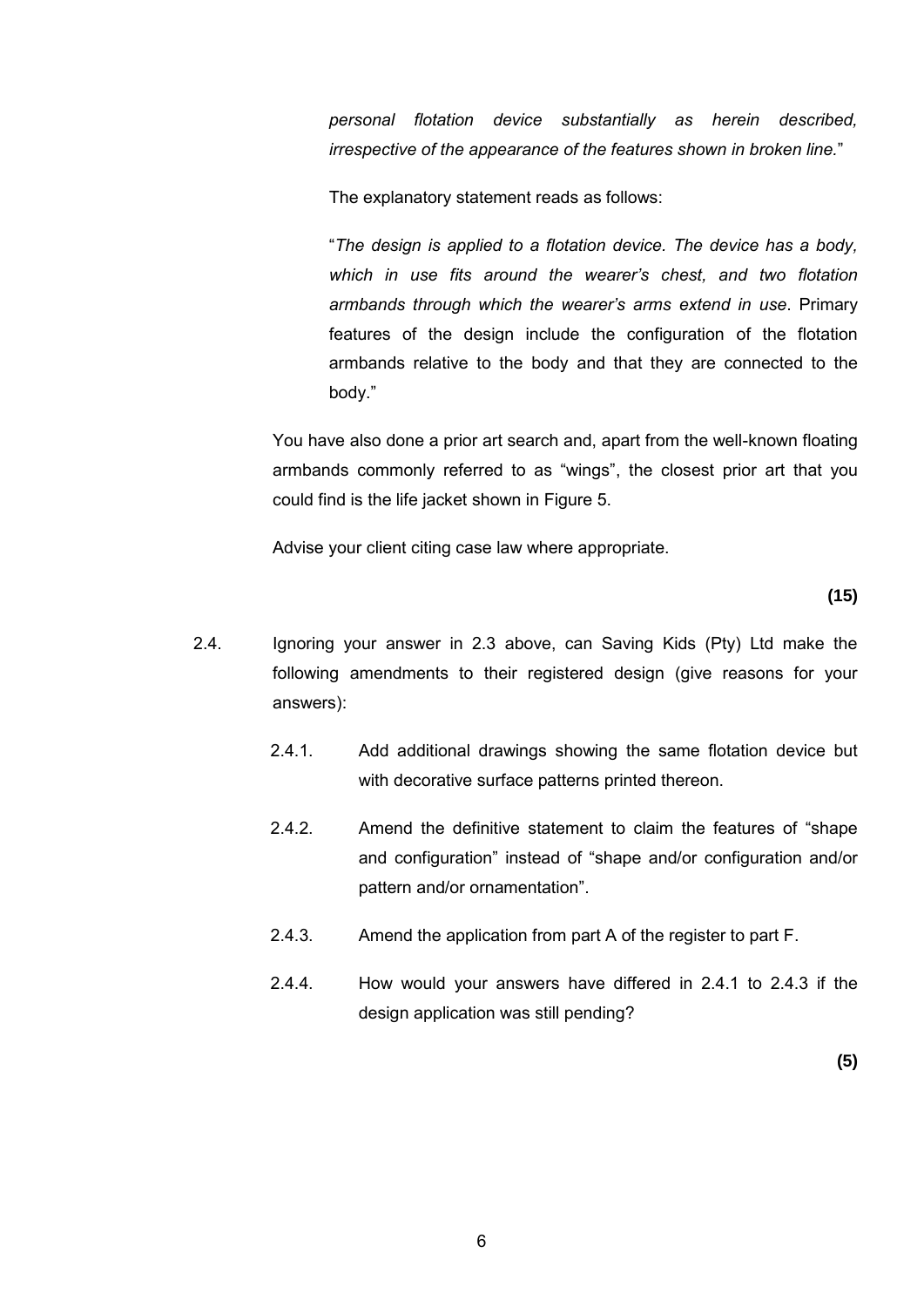2.5. You receive a call from a client for whom you registered a design a couple of years ago. Your client has noticed that a competitor of theirs has started selling very similar products and believes that this is hurting their business. When your client contacted their competitor to tell them that they can expect to be sued for infringement the discussion got very heated quickly. According to your client's recollection of the discussion their competitor is now refusing to stop selling because they are of the view that similar products have been in the market for more than 20 years. Your client is furious and instructs you send a letter to their competitor telling them that they will be sued "for every cent they ever made from the blatant copying of the design". Advise your client.

**(5)**

**[35]**

**TOTAL MARKS 100**

- END OF PAPER -

7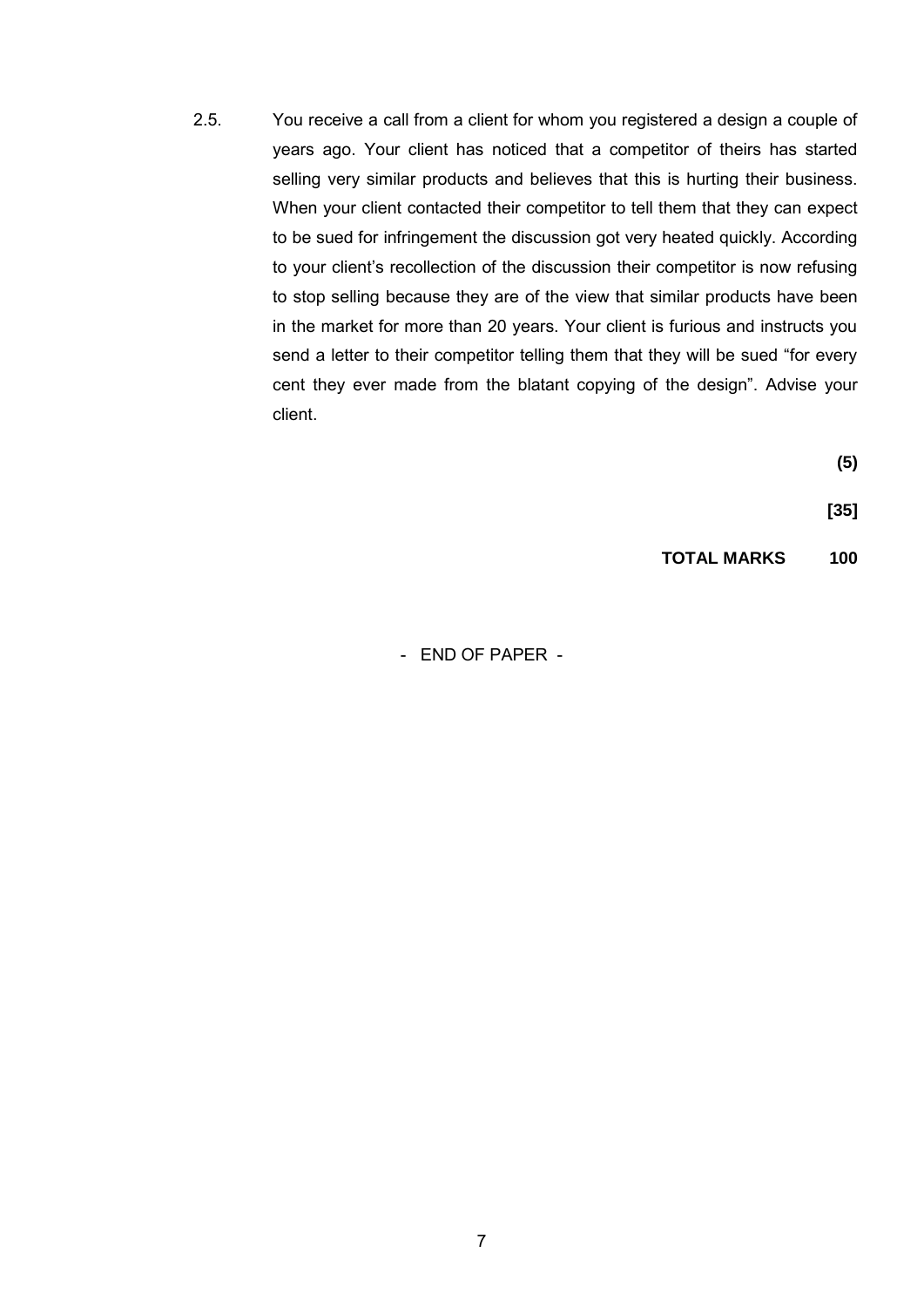# **REGISTERED DESIGN**



**FIGURE 1: FRONT VIEW OF REGISTERED DESIGN**



**FIGURE 2: PERSPECTIVE VIEW OF REGISTERED DESIGN IN USE**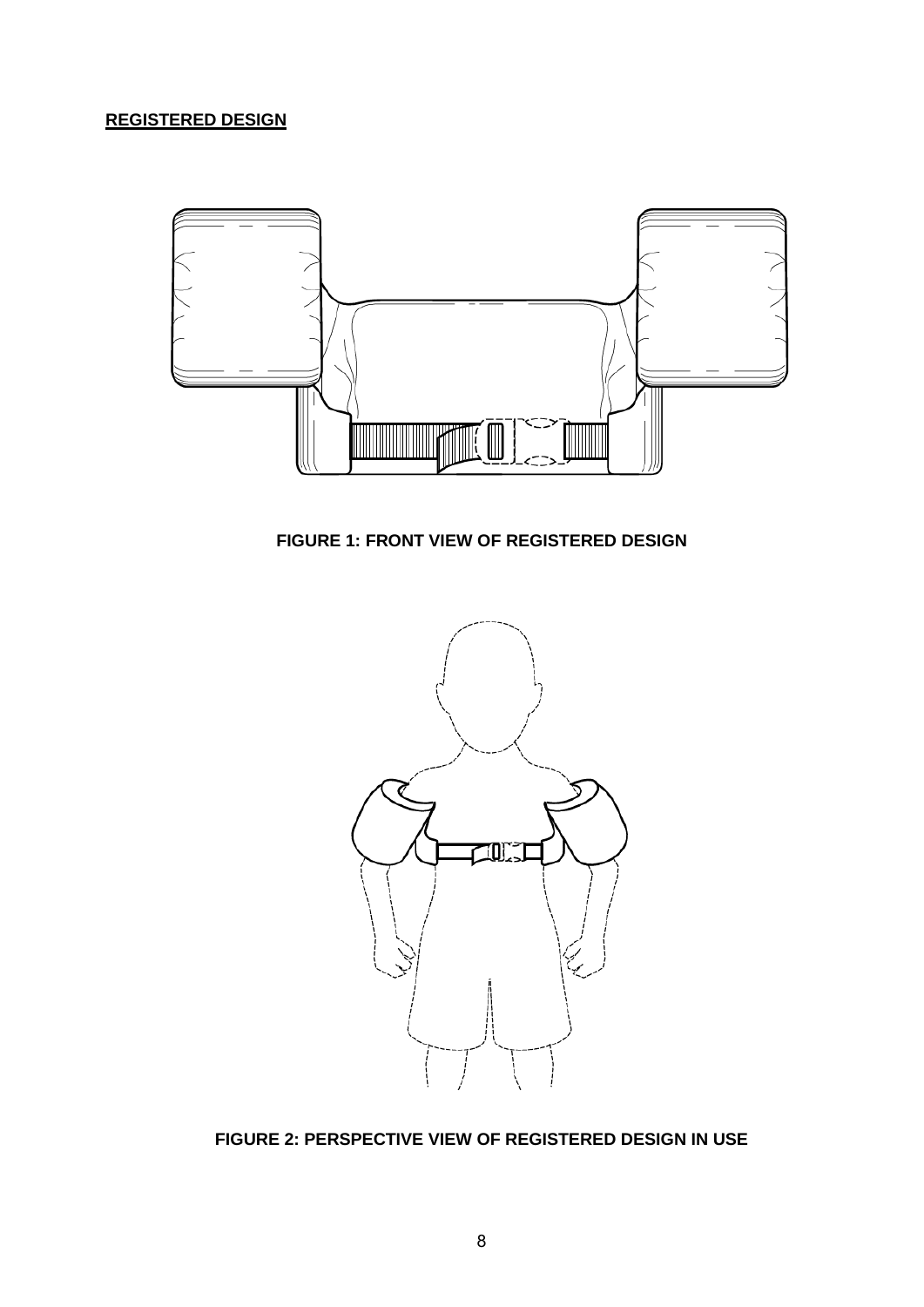**ALLEGEDLY INFRINGING PRODUCT**



**FIGURE 3: FRONT VIEW OF ALLEGEDLY INFRINGING PRODUCT**



**FIGURE 4: PERSPECTIVE VIEW OF ALLEGEDLY INFRINGING PRODUCT IN USE**